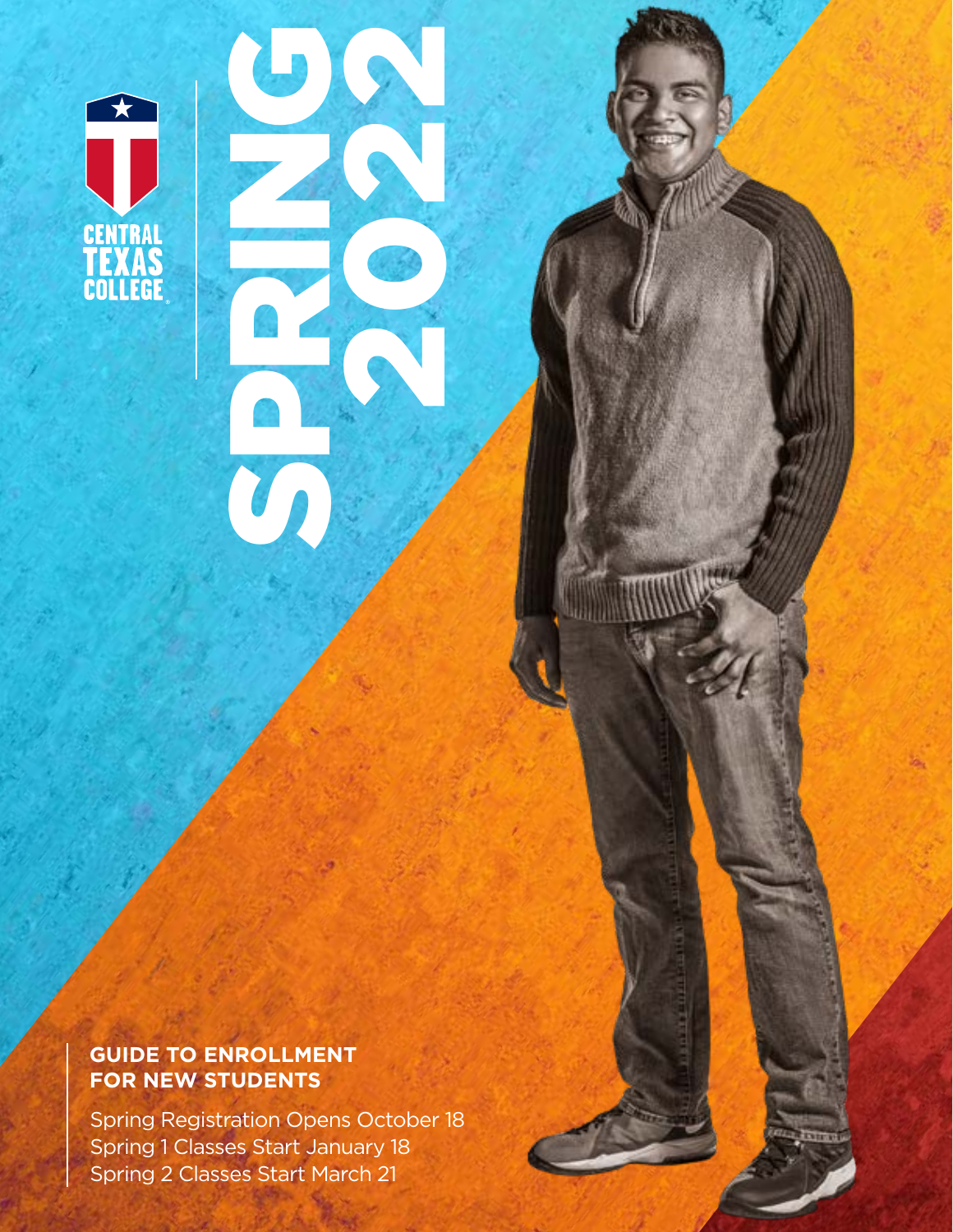# **Where Can We Take You?**

*Deciding what to study in college may be one of the most important decisions you will ever make! You will select a type of program based on your goals:*

**Associate of Arts and Associate of Science degree programs** are designed to allow for the transfer of credits earned at Central Texas College to the bachelor degree requirements at most four-year public colleges and universities. Completion of the 42 semester hours of core curriculum in each degree guarantees transferability of the minimum 42 semester credit hours of state-mandated core curricula toward the general education requirements of a bachelor's degree program at state supported colleges and universities in Texas.

**Associate of Arts in Interdisciplinary Studies** includes 42 semester credit hours of state-mandated core curricula toward the general education requirements of a bachelor's degree plus 18 semester hours required for the completion of the degree program. Upon completion of 30 semester hours of college credit (15 or more semester hours for dual credit courses), the student must file a degree plan which emphasizes the student's transition to a particular four-year college or university and prepares for the student's intended field of study or major at the four-year college or university.

**Associate of Applied Science degrees** are designed to prepare students for employment. Within many of the associate of applied science degrees, there are certificates of completion that can be finished in less than two years. Many of the fastest growing careers in the state of Texas require these certificates and degrees.

**Non-Credit and Continuing Education programs**, usually offered through the CTC Continuing Education Department offer short-term, careerskills training to prepare you for a job or refine your skills for the job you have. Popular programs include clinical medical assistant, truck driving and our police academy.

**Auditing Available!** Enrich your knowledge without testing and other graded course requirements. Subject to instructor approval and space availability. Admissions application and tuition payment required. No academic credit is available for audited classes.

# **Our schedules fit yours**

CTC offers a variety of options for students with busy lives, including:

- **Classroom** courses on Central Campus in Killeen are offered during the **day** or in the **evening** or on **weekends**.
- **Competency-based, open entry** career and technical education programs that you can start any time.
- **Online** courses that start monthly. Choose from more than 450 online courses, 35 degrees and 35 certificates that can be completed online. Look for Open Educational Resources (OER) classes that use no-cost instructional materials at www.ctcd.edu/books.
- **Real-time virtual courses** meet online at a scheduled day/time with a live lecture and interaction with the professor and other students.

Most classes range from 8 to 16 weeks in length, although some may be completed in as little as 3 weeks.

# **Enrollment Services Offered Virtually by WebChat, WebEx, Email, Phone, and In-Person Appointments.**

### *Appointments are highly recommended.*

#### **Central Campus, Enrollment Center - Admissions 254-526-1696. Academic Advising 254-526-1226.**

Admissions and Academic Advising: Through December 17: Monday-Thursday, 7:30 a.m. - 5 p.m. and Friday, 7:30 a.m. - 11 a.m. January 4-14: Monday-Thursday, 7:30 a.m. - 4:30 p.m. and Friday, 7:30 a.m. - 10:30 a.m.

For admission appointment email: admissions@ctcd.edu and advising appointment can be made at www.ctcd.edu/advisorappointment

#### **Evening Advising – Enrollment Center, 254-616-3324**

*You do not need to be enrolled in evening/weekend classes to take advantage of the extended hours.*  January 4-14 and 18-20: Monday-Thursday: 11:30 a.m.-7:30 p.m. and Friday: 7:30 a.m.-10:30 a.m. Academic advising appointments for evenings can be made at [www.ctcd.edu/advisorappointment](http://www.ctcd.edu/advisorappointment) 

**Eagles on Call Center – Perfect for those who prefer not to come on Central Campus**

Monday-Friday: 6:00 a.m.-11:00 p.m. Email: Eaglesoncall@ctcd.edu or call (254) 526-1296

#### **Career and Technology Education (CATE) Center – primarily for Industrial Technology/Office Technology/Drafting Programs, Sid M. Weiser CATE Center, Rooms 3/4.**

Monday-Thursday: 7:30 a.m.-8:30 p.m. and Friday: 7:30 a.m.-11:30 a.m. Appointments can be made by emailing CATE.Center@ctcd.edu or calling 254-526-1549

**Fort Hood Campus – Bldg. 3201 on Fort Hood, 254-526-1917** Monday-Friday: 7:30 a.m.-4:30 p.m.

**Service Area Locations** – Classes offered in Fredericksburg, Gatesville, Lampasas, Marble Falls Refer to last page of bulletin under Helpful Phone Numbers, Other Academic Programs and Locations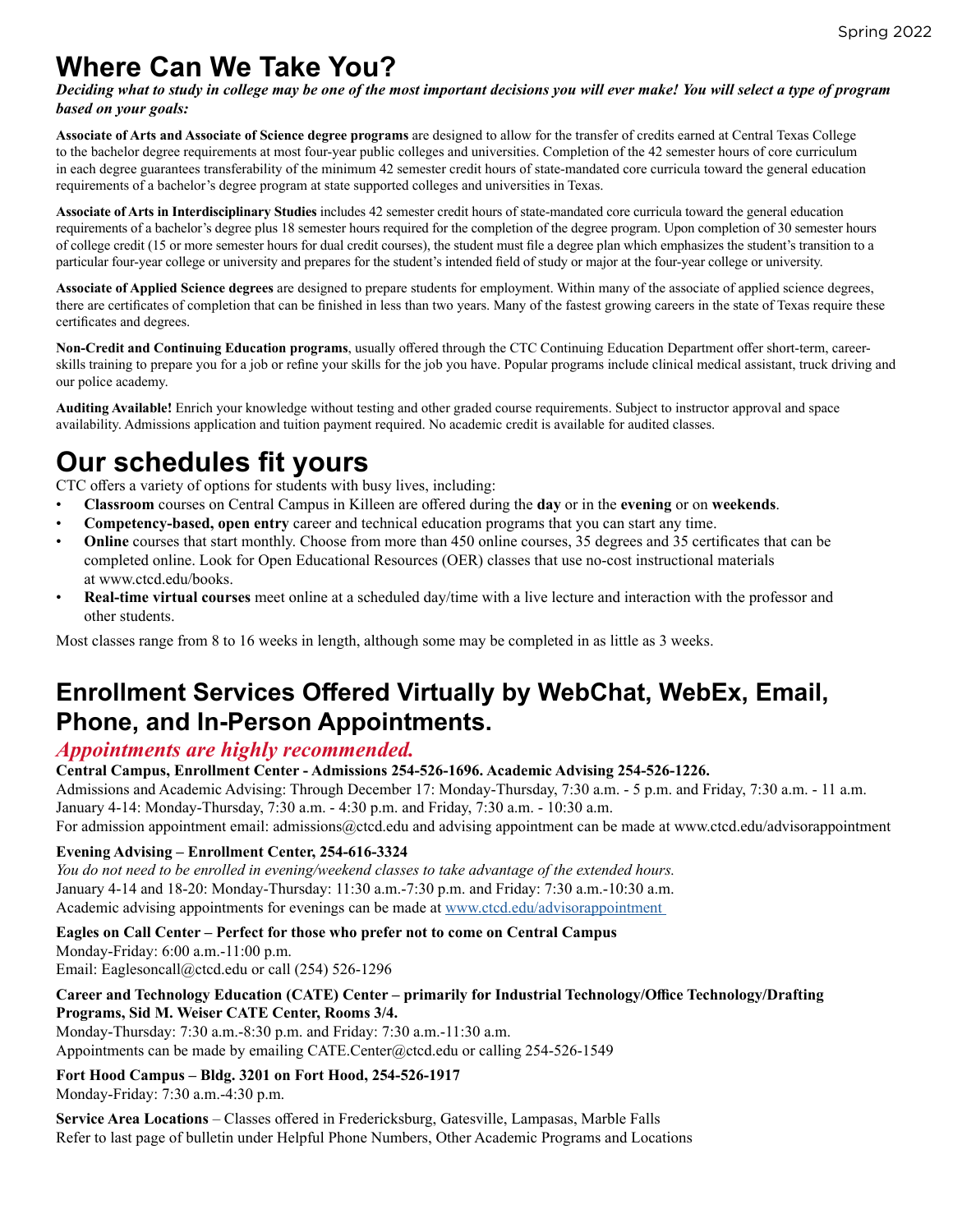# **New Student Enrollment Checklist**

### **Step 1: Apply for Admission <www.ctcd.edu/apply>**

- $\Box$  Complete the online application for admission.
- $\Box$  Submit residency documentation as requested by email to admissions@ctcd.edu or to Admissions department (Enrollment Center Lobby)
- $\Box$  Submit official high school transcript with graduation date or high school equivalency certificate (GED) if you completed within the last five years.
- $\Box$  Submit official transcripts and test scores from prior colleges and universities attended if applicable (transcripts must be received by the end of your first semester).
- $\Box$  Submit to Med+Proctor proof of bacterial meningitis vaccination. Required for new students age 21 and under and returning students who have had a break in a fall or spring semester. Not required for students enrolling in online classes only, enrolled for dual credit on a high school campus, and active duty Servicemembers. The exemption does not apply to students who live within on-campus housing.
- $\Box$  For college credits attempted 10 years ago or longer, review Academic Fresh Start information in the online Texas catalog.

### **Step 2: Testing - Texas Success Initiative (TSI)**

- $\Box$  Contact an Advisor to determine TSI status.
- □ If TSI testing is needed, you may enroll in freshman level courses after completing a short assessment and/or a review of your high school transcript by an advisor. You will required to take the TSIA by the end of your first semester if you do not meet TSIA requirements during your first semester.
- $\Box$  For more information on the TSI go to [www.ctcd.edu/t](www.ctcd.edu/students/current-ctc-students/testing-services/tsi-texas-success-initiative/)si

### **Step 3: Academic Planning/Advising**

- $\Box$  Not sure what you want to study? Browse the CTC programs at [www.ctcd.edu/programs.](www.ctcd.edu/programs)
- q Meet or email an Academic Advisor in Enrollment Center (Bldg. 209), CATE Center Advisor (Bldg. 253), or email the Eagles on Call Center. Appointments can be made at <www.ctcd.edu/advisorappointment>
- $\Box$  Select certificate or degree plan with an advisor
- $\Box$  Your automated degree plan will be available through Student Planning in Eagle Self-Service.

### **Step 4: Financial Assistance**

- $\Box$  All students are encouraged to apply online for the free FAFSA at www.fafsa.ed.gov. CTC school's code is 004003.
- $\Box$  Submit all required documents to CTC by the deadline to ensure funds are available for spring registration.
- $\Box$  View status of your financial aid through Student Planning in Eagle Self-Service.

### **Step 5: Registration and Tuition Payment**

- **Q** Register online. Go to www.ctcd.edu, click Student Tools and select Eagle Self-Service select Student Planning.
- $\Box$  Check the amount of your bill. View your residency status. If the status seems incorrect, contact Admissions.
- $\Box$  Check your pending financial aid in Eagle Self-Service to determine if there is a balance due.
- $\Box$  Pay balances online through Eagle Self-Service. Payment to include balances not covered by financial aid are due the same day of registration.

Note: CTC has emergency aid grants of up to \$2,000 while funds are still available through the American Rescue Plan. Go to [https://www.ctcd.edu/](https://www.ctcd.edu/covid-aid) [covid-aid.](https://www.ctcd.edu/covid-aid)

### **Step 6: Apply for On-Campus Housing if Needed**

- $\Box$  Complete the Campus Housing Application and Release of Background Information (RBI) Form located online at the CTC webpage www.ctcd.edu/locations/central-campus/housing[/](www.ctcd.edu/locations/central-campus/housing/)
- $\Box$  Submit all documents to Morton Residence Hall (Bldg. 203) or via email to housing.department@ctcd.edu

### **Step 7: Obtain a Student I.D. Card**

ID Cards are issued in Room 106 of the Enrollment Center. A federal or state photo I.D. is required. Courses must be paid in full before a student ID is issued. An appointment is required - call (254) 526-1176 or 526-1409.

#### **Step 8: Books**

 $\Box$  Books are available at the CTC Bookstore located in Bldg. 224 or online at [www.ctcbookstore.com.](http://www.ctcbookstore.com)

#### **Step 9: Student Parking Permits**

 $\Box$  Student parking permits are issued by the Campus Police department (Bldg. 211). A copy of your vehicle registration, driver's license, and CTC photo ID are required.

### **Step 10: New Student Orientation Spring 2022 - January 13, 2022, 9 a.m. to 12 p.m. Register: [www.ctcd.edu/nso](http://www.ctcd.edu/nso)**

CTC will host a new student orientation to help students get acquainted with the campus and the student services it has to offer. Free and open to all new and returning students.

*Texas law requires that entering freshmen and undergraduate transfer students receive training on the institution's campus sexual assault policy during their first semester or term. Students will receive an email to their assigned student Eagle Email Address with registration information for this training, which is in addition to New Student Orientation.*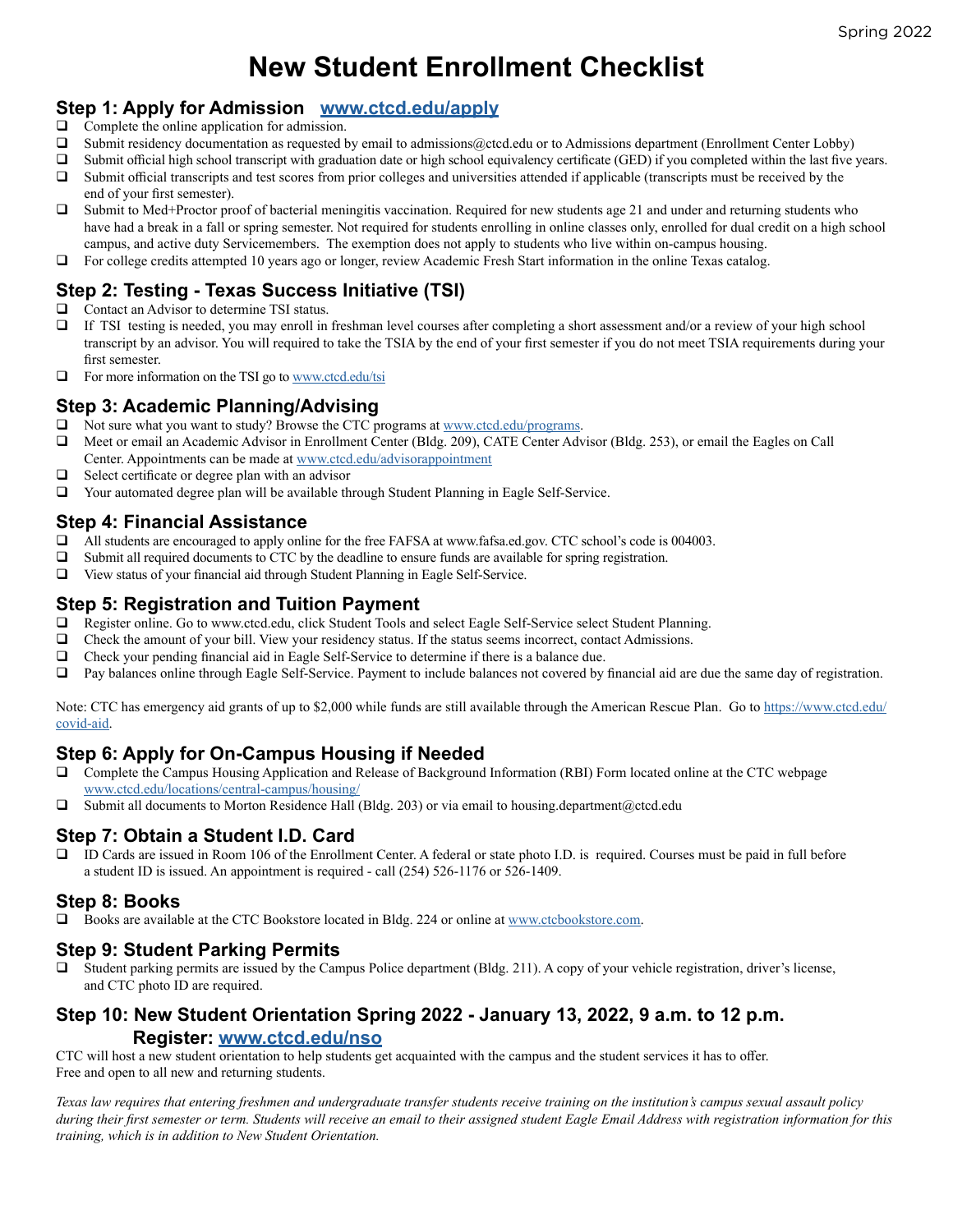# **Eagle Self-Service (Online) Registration\***

#### **Spring 2022 Registration with Same Day Payment Starting October 18**

**Note:** Student Planning in Eagle Self-Service cannot be used to drop or add a course after the official registration period has ended.

*Special Note For Financial Aid Students: Financial Aid will not pay for courses that extend beyond the official standard semester dates (January 1 - May 15) and courses not required on a student's degree plan.*

| <b>Central Campus Eagle Self-Service Registration* Start and End Dates</b><br><b>Registration Starts October 18</b> |                               |  |  |
|---------------------------------------------------------------------------------------------------------------------|-------------------------------|--|--|
| <b>Classroom/Blended/Real-Time Virtual Start Dates</b>                                                              | <b>Registration End Dates</b> |  |  |
| Tuesday, January 18                                                                                                 | Monday, January 17            |  |  |
| Monday, March 21                                                                                                    | Sunday, March 20              |  |  |
| Monday, April 11                                                                                                    | Sunday, April 10              |  |  |
|                                                                                                                     |                               |  |  |
| <b>Weekend Classroom/Blended Start Dates</b>                                                                        | <b>Registration End Dates</b> |  |  |
| Friday/Saturday/Sunday January 21                                                                                   | Thursday, January 20          |  |  |
| Friday/Saturday/Sunday March 25                                                                                     | Thursday, March 24            |  |  |
|                                                                                                                     |                               |  |  |
| <b>Online Course Start Dates</b>                                                                                    | <b>Registration End Dates</b> |  |  |
| Tuesday, January 18                                                                                                 | Monday, January 17            |  |  |
| Monday, February 14                                                                                                 | Sunday, February 13           |  |  |
| Monday, March 21                                                                                                    | Sunday, March 20              |  |  |
| Monday, April 11                                                                                                    | Sunday, April 10              |  |  |
|                                                                                                                     |                               |  |  |

*\*Students should register online through Student Planning in Eagle Self-Service. The only exceptions are students who are unable to register online (Eagle Self-Service) because of blocks such as prerequisites and academic holds, and high school students enrolled in Early College High School program or enrolling for dual credit and/or early admissions.*

#### *For the most current class availability, logon to [student.ctcd.org](http://student.ctcd.org)*

Tuition bills are not mailed. Go to your Eagle Self-Service account to view your account and make payments.

**Payment is expected at the time of registration.** If you do not meet the payment deadline, you will be dropped from all classes in which you have registered. If you anticipate having a PELL grant, loan or other financial aid, you must ensure that your aid awards cover your tuition balance.

If you decide not to attend classes, you must officially drop your classes prior to the first day of the semester/term or you will be responsible for repaying financial aid monies applied to your account.

#### **Americans with Disabilities Act**

The Americans with Disabilities Act (ADA) is a federal anti-discrimination statute that provides certain protections for persons with disabilities. If you believe you have a disability requiring an accommodation, please contact the Disabilities Support Services Office in Building 111, Room 111, or by phone at (254) 526-1195. Students are encouraged to visit the disability website at www.ctcd.edu/disability-support to learn more about disability services and the process that students are required to follow to request classroom accommodations in accordance with state and federal disability laws.

#### **Public Notice**

Central Texas College does not discriminate in admissions or access to, or treatment or employment in, its programs and activities on the basis of race, color, religion, national origin, gender, disability, age, or veteran's status. Central Texas College has established programs to ensure that a lack of English language skills will not be a barrier to admission and participation in all educational and vocational programs.

For more information about student rights and grievance procedures, contact Mariceli Vargas in the Student Life office in Building 106, Room 134, (254) 526-1258, or the Director, Disability Support Services in Building 111, Room 111, (254) 526-1195.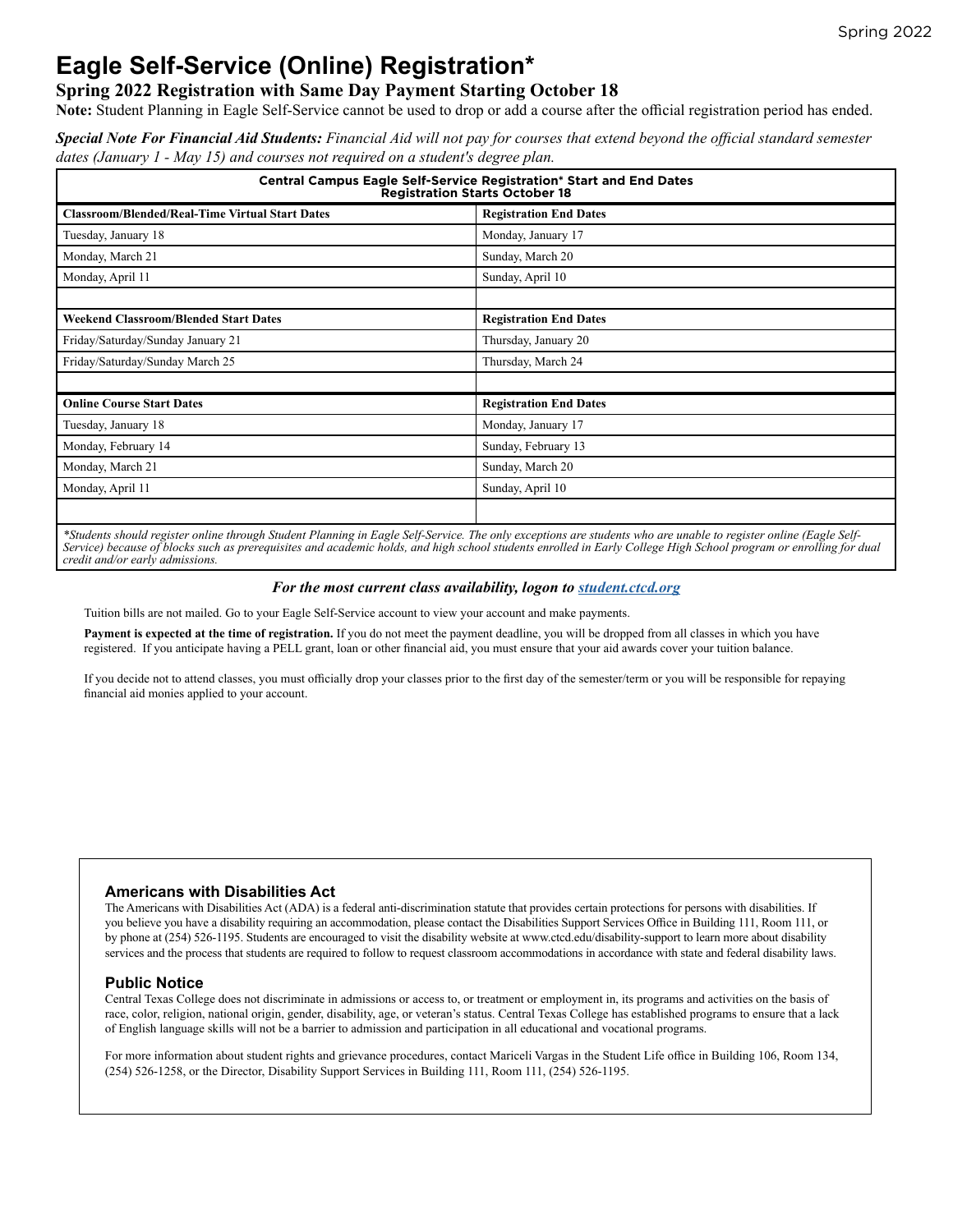# **Spring 2022 Academic Calendar**

**Student Admission and Academic Advising NO Registration .....................................................Available now through October 15** Students are encouraged to complete admissions, testing if applicable, and academic advising prior to October 18 to avoid long wait times.

### **Spring Important Dates and Holidays**

### **Late Registration, Schedule Changes (Drop/Adds) and Withdrawal Dates**

**Note:** Late Registration allowed if only one class meeting missed.

**Note:** Difference between a "drop" and "withdrawal"? When a student "drops" a course, the course is removed from the student's class schedule and does not appear on a student's academic record and transcript. The last day to drop a course is the course census date. When a student "withdraws" from a course, the course remains on the student's academic record and transcript. A withdrawal occurs after the end of the drop period (census date) and up to about 75 percent course completion.

| <b>Class Start/End Dates</b> | # of<br><b>Weeks</b> | Last Day to<br>Late Register/Add                                                                                                                  | <b>Last Day to Drop</b><br>(census date) | <b>Last Day to Withdraw</b> |
|------------------------------|----------------------|---------------------------------------------------------------------------------------------------------------------------------------------------|------------------------------------------|-----------------------------|
|                              |                      | <b>Classroom/Blended/Real-Time Virtual Courses</b>                                                                                                |                                          |                             |
| January 18-May 13            | 16                   | January 21                                                                                                                                        | February 2                               | April 18                    |
| January 18-March 11          | 8                    | January 21                                                                                                                                        | January 25                               | February 25                 |
| March 21-May 13              | 8                    | March 25                                                                                                                                          | March 28                                 | April 29                    |
| January 18-April 15          | 12                   | January 21                                                                                                                                        | January 28                               | March 25                    |
| February 14-May 13           | 12                   | February 18                                                                                                                                       | February 25                              | April 22                    |
|                              |                      |                                                                                                                                                   |                                          |                             |
| <b>Class Start/End Dates</b> | # of<br>Weeks        | Last Day to<br><b>Late Register/Add</b>                                                                                                           | <b>Last Day to Drop</b><br>(census date) | <b>Last Day to Withdraw</b> |
|                              |                      | <b>Evening and Weekend Schedule</b><br>Check the specific course section meeting days to determine if class starts on Friday, Saturday or Sunday. |                                          |                             |
| January 21-March 13          | 8                    | January 26                                                                                                                                        | January 26                               | February 25                 |
| March 25-May 15              | 8                    | March 30                                                                                                                                          | March 30                                 | April 29                    |
| January 21-May 15            | 16                   | January 28                                                                                                                                        | February 1                               | April 18                    |
|                              |                      |                                                                                                                                                   |                                          |                             |
| <b>Class Start/End Dates</b> | # of<br>Weeks        | Last Day to<br><b>Late Register/Add</b>                                                                                                           | <b>Last Day to Drop</b><br>(census date) | <b>Last Day to Withdraw</b> |
|                              |                      | Distance Learning (Online) Classes NO Late Registration                                                                                           |                                          |                             |
| January 18-March 11          | 8                    | January 21                                                                                                                                        | January 25                               | February 25                 |
| January 18-April 15          | 12                   | January 21                                                                                                                                        | January 28                               | March 25                    |
| January 18-May 13            | 16                   | January 21                                                                                                                                        | February 2                               | April 18                    |
| February 14-April 15         | 8                    | February 18                                                                                                                                       | February 22                              | April 1                     |
| February 14-May 13           | 12                   | February 18                                                                                                                                       | February 25                              | April 22                    |
| March 21-May 13              | 8                    | March 25                                                                                                                                          | March 28                                 | April 29                    |

*The above class start dates are the standard semester dates. There may be additional course sessions taught outside the standard dates, which can be viewed in Eagle Self-Service*

April 11-June 3 May 20 **8** April 18 April 18 April 19 May 20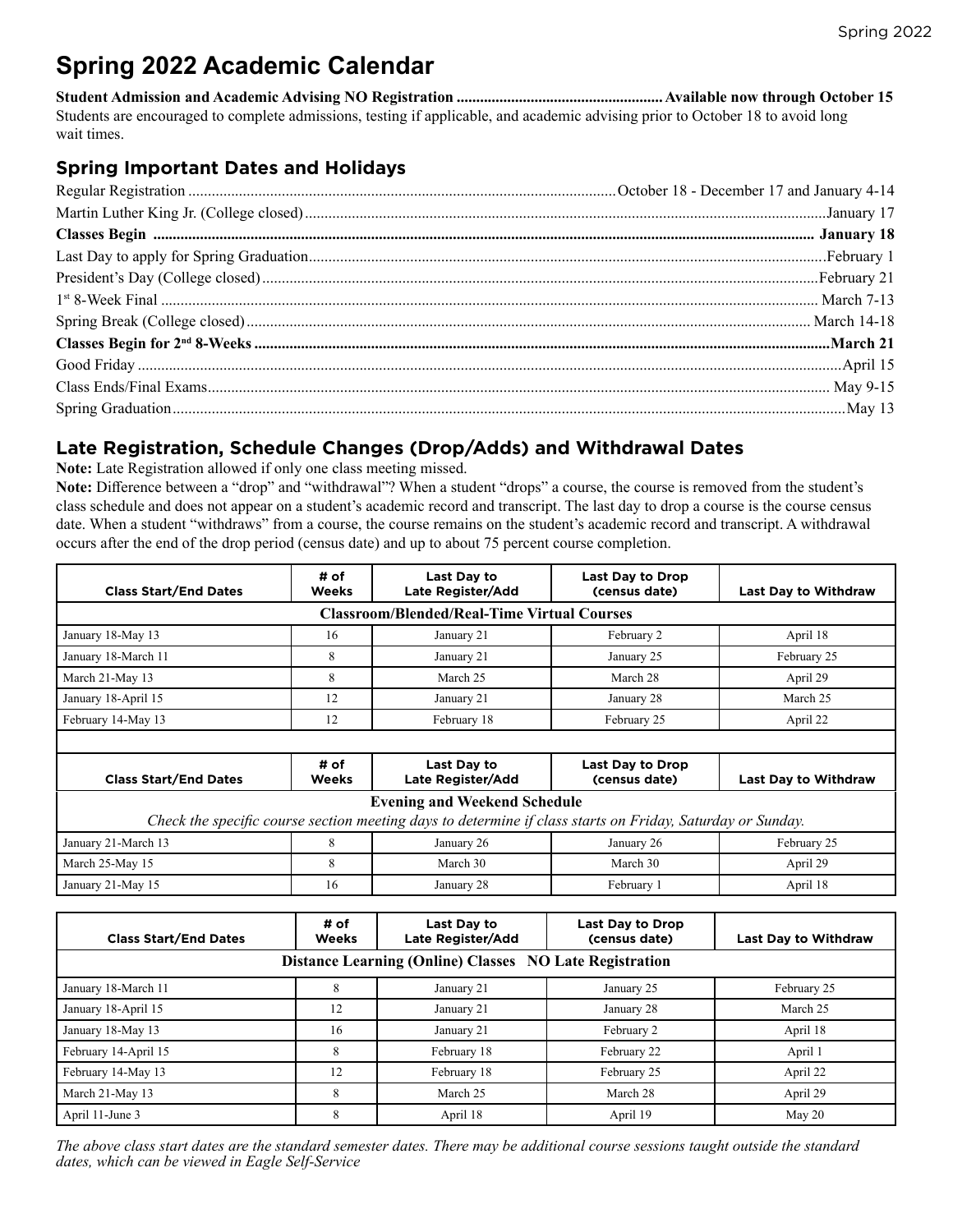### **Competency-Based, Open Entry Programs**

Certificate programs are available in Industrial Technology and Office Technology. Benefits include starting anytime, setting your own hours and focusing on one course at a time.

### **Fort Hood Campus and Service Area Course Terms**

In addition to Central Campus classroom and online courses, CTC offers classroom courses at Fort Hood and in a 13-county wide Service Area (Brady, Fredericksburg, Gatesville, Hamilton, Lampasas, Marble Falls and San Saba). Visit the CTC webpage to view course offerings.

# **Fort Hood Term Dates Spring 2022**<br>Spring Term I 2022 January 18 – March 12, 2022

January 18 – March 12, 2022 Spring Term II 2022 March 14 - May 7, 2022

# **How to Register through Eagle Self-Service**

Online Registration is through "Student Planning" in Eagle Self-Service. Go to [student.ctcd.org](http://student.ctcd.org).

| <b>Step 1: Enter User Name</b>  | Username is the letter "c" (lowercase) plus your seven-digit CTC ID. Example: c0654321.                                                                                                                                                                                                                                                                       |  |  |  |  |  |
|---------------------------------|---------------------------------------------------------------------------------------------------------------------------------------------------------------------------------------------------------------------------------------------------------------------------------------------------------------------------------------------------------------|--|--|--|--|--|
| <b>Step 2: Enter Password</b>   | Enter the initials of your first and last names plus your date of birth $(ik123190)$ . The first time you log<br>in, you will be prompted to change your password. Note this password for future use. Once you change<br>your password, you may proceed with registration.                                                                                    |  |  |  |  |  |
| <b>Step 3: Student Planning</b> | Aftersuccessfully logging in, click Student Planning.                                                                                                                                                                                                                                                                                                         |  |  |  |  |  |
| <b>Step 4: Section Search</b>   | When you open Student Planning you will see your Degree Program, grade point average and view the<br>classes you need to complete your program by selecting:<br>View your progress (for returning or transfer students)<br>$\bullet$<br>Plan your Degree & Register for Classes (for new students)<br>Click on "Course Catalog" to browse the courses offered |  |  |  |  |  |

Select your courses and either add them to your plan or put them on your schedule and register

# **Student Planning Availability to Drop a Class**

You must drop a class before the class starts to avoid a financial penalty. The last day to drop a course through Student Planning in Eagle Self-Service is the Sunday before the term start date. After the Eagle Self-Service drop date passes, students may complete the Schedule Change Request eForm and submit the eForm to Central Records-Reg. Or, students may fax a request to drop a distance education course to the Central Campus Records and Registration office at (254) 526-1961 or email the drop request to central. registration@ctcd.edu. *Drop requests must be received no later than the Sunday (applicable Central Standard Daylight Time) before the Monday start date.*

# **My Progress Report for Students – Degree Planning**

Students may view their degree plan, explore other programs, and register for courses required on their degree plan through Eagle Self-Service's "Student Planning." Log into Eagle Self-Service and then go to Student Planning click "Go to My Progress." The My Progress is your automated degree plan that lists all courses required for your degree or certificate, classes you have completed and all courses still needed. The course requirements listed on your automated degree plan are based on the catalog year that is listed for you in the college's student information system. Contact your advisor if you wish to update this information. Academic advising is a shared responsibility between the student and academic advisor. You and your advisor will use your automated degree plan to discuss your goals and track your academic progress. Do you want to know how close you might be to completing another program of study? Use the "View a New Program" tool in My Progress. This will not change your program of study.

### **Campus Living is for You!**

Central Texas College operates a co-ed Residence Hall for full-time, single students. The Morton Residence Hall features furnished rooms with microwave, mini-fridge, beds, desk, chair and closet. The rooms also have free internet access. A lounge, study room, game room and laundry facilities are also available. For Spring 2022, single occupancy rooms will be available. Those interested in the Morton Residence Hall or for more information should contact the Morton Residence Hall Manager at (254) 526-1790, Morton Residence Hall, Room 119a. For additional information regarding campus housing, go to the Central Campus Location Housing link at www.ctcd.edu/housing. [www.ctcd.edu/housing.](http://www.ctcd.edu/housing)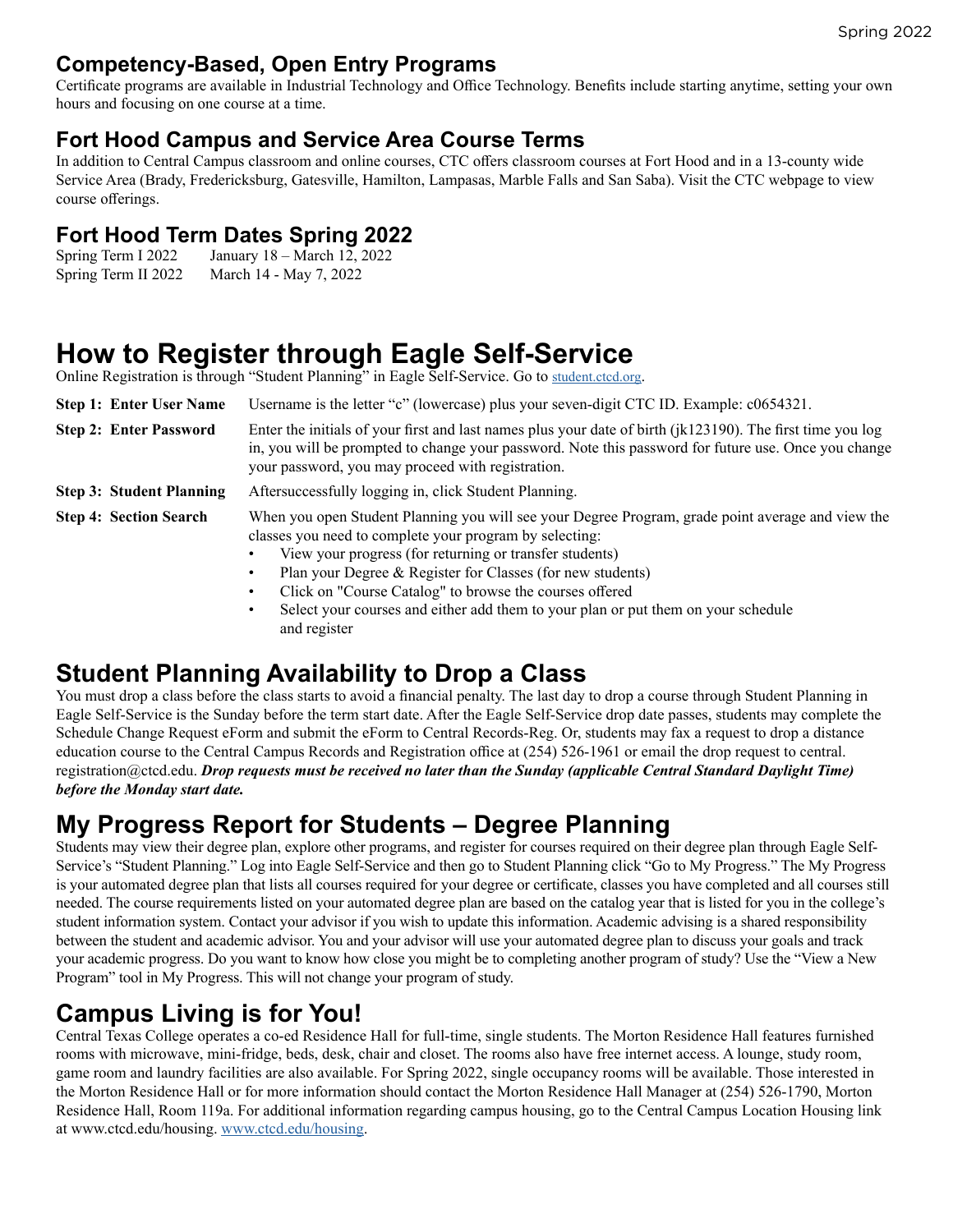# **Tuition Scale for Spring 2022**

| Resident    | Resident | Nonresident &   |
|-------------|----------|-----------------|
| In-District |          | International   |
| \$95        | \$119    | \$248           |
| \$190       | \$238    | \$496           |
| \$285       | \$357    | \$744           |
| \$380       | \$476    | \$992           |
| \$475       | \$595    | \$1,240         |
| \$570       | \$714    | \$1,488         |
| \$665       | \$833    | \$1,736         |
| \$760       | \$952    | \$1,984         |
| \$855       | \$1,071  | \$2,232         |
| \$950       | \$1,190  | \$2,480         |
| \$1,045     | \$1,309  | \$2,728         |
| \$1,140     | \$1,428  | \$2,976         |
| \$1,235     | \$1,547  | \$3,224         |
| \$1,330     | \$1,666  | \$3,472         |
| \$1,425     | \$1,785  | \$3,720         |
| \$1,520     | \$1,904  | \$3,968         |
| \$1,615     | \$2,023  | \$4,216         |
| \$1,710     | \$2,142  | \$4,464         |
|             |          | Out-of-District |

### **Payment Info**

The tuition listed does NOT include any fees for individualized instruction that may be charged for special programs.

**Tuition and fees are due and payable at the time of registration.** 

Cash, Check, Money Order, Visa, MasterCard, American Express or Discover are accepted.

Personal checks must include driver's license/state ID # and state of issue of check writer plus student ID # of student.

*All tuition and fees are subject to change as approved by the Board of Trustees.*

**Differential Tuition per credit hour:** CJLE \$15, HART \$12, MLAB \$40, RNSG \$50, VNSG \$55, WLDG \$25, CRPT \$15, ELPT \$15, PFPB \$15, WDWK \$15, CBFM \$15, MBST \$15, CNBT \$15, PLAB \$70, HLAB \$30, EMSP \$65

### **Submitting Tuition Assistance, Third Party Billing Letters, or Exemption Documents**

All tuition assistance, third party billing letters, and exemption documentation can be submitted by e-mail to AccountsreceivableTA@ctcd.edu. This documentation must be submitted at the time of registration, as they are applied to your account as payment.

**Please Note: Students will be charged the non-resident tuition rate for any course in which the student has previously enrolled, or a course of substantially the same content and level as the one enrolled, two or more times. These courses are not eligible for state funding, and as such, are not eligible for any tuition exemption or waivers. Tuition bills are not mailed. Payments are due at the time of registration. Your registration is not complete until payment is received. It is your responsibility to make sure that your registration is finalized. You can verify this by reviewing your account on Eagle Self-Service. Failure to pay in full may be cause for you to be dropped for nonpayment from your registered classes.**

**If you anticipate having a Pell grant, loan or other financial aid, you must ensure that your aid awards cover your tuition balance. If you decide not to attend classes, you must officially drop prior to the first day of the semester/term or you will be responsible for repaying financial aid monies applied to your account.**

Students are responsible for any additional amounts due CTC from post-enrollment audits and corrections, including all fees and waivers; i.e. registration assessing errors, dropping or adding classes, invalid employment or third-parties' waivers, etc. CTC will accept tuition assistance (sponsor) agreements in lieu of payment at time of registration, but students will be responsible for all amounts owed if sponsoring agency does not remit payment in full. Students who register for classes during late registration will not be eligible to receive a 100% refund on the dropped classes.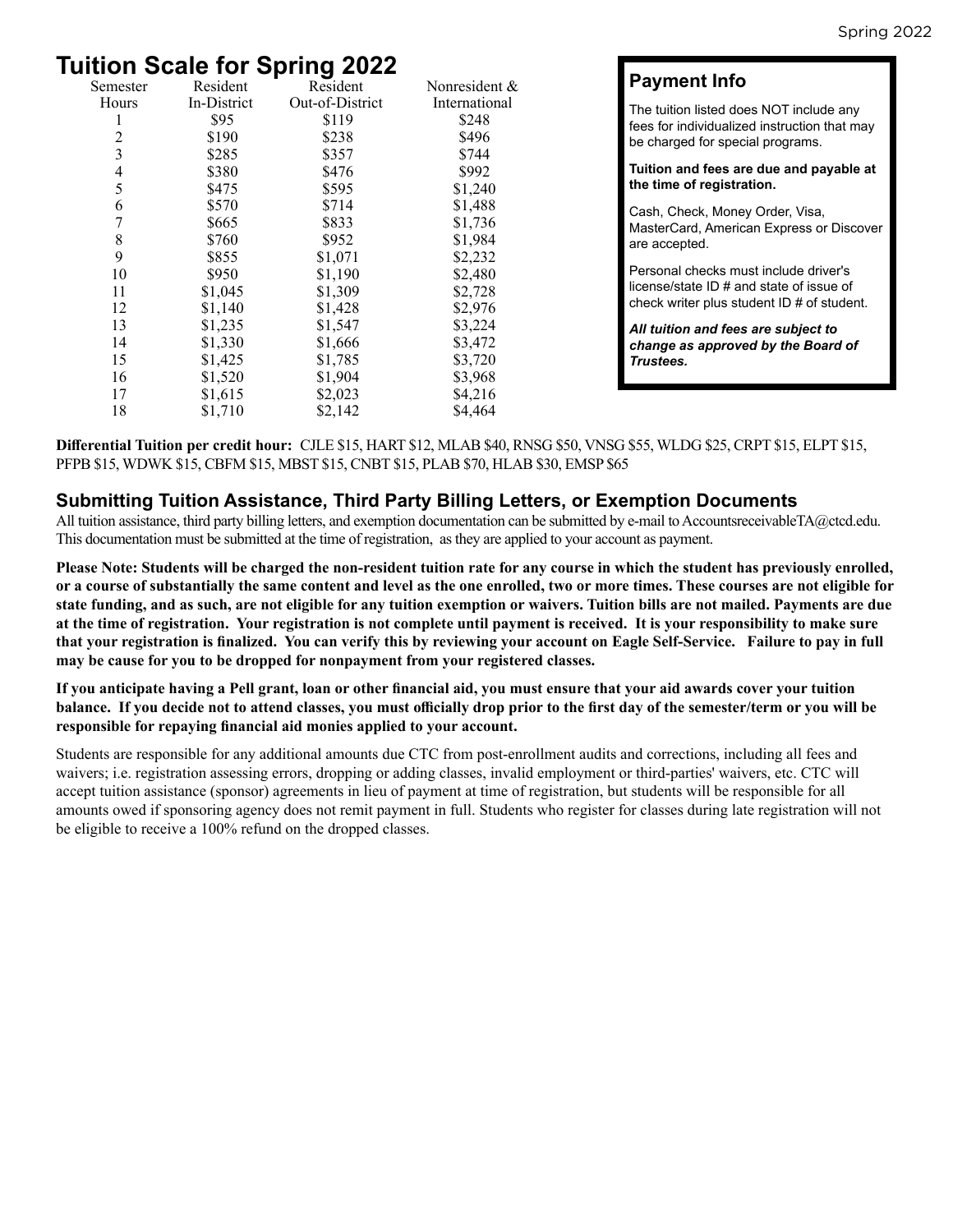### **Credit Courses-Refund Schedule**

**Refunds are calculated based upon the start date and the length of the class in weeks. If your class start and end date is not listed below, you can refer to the CTC website under Business Office Tuition and Fees. Once there scroll down to the refund section.**

Students who officially withdraw from the institution or who reduce their semester credit hour load shall have their tuition and mandatory fees refunded as follows:

| <b>Classroom/Blended Start Dates</b> |                 |             |            |                                |                        |                        |                       |                               |
|--------------------------------------|-----------------|-------------|------------|--------------------------------|------------------------|------------------------|-----------------------|-------------------------------|
| <b>Start Date</b>                    | <b>End Date</b> | Day of Week | # of Weeks | <b>Last Dav</b><br>100% Refund | Last Day 75%<br>Refund | Last Day 25%<br>Refund | Last Day 5%<br>refund | <b>First Day No</b><br>Refund |
| 18-Jan-22                            | 11-Mar-22       | Tuesdav     | 8          | 14-Jan-22                      | 26-Jan-22              | 31-Jan-22              | 18-Feb-22             | 19-Feb-22                     |
| 18-Jan-22                            | 15-Apr-22       | Tuesday     | 12         | 14-Jan-22                      | 1-Feb-22               | 7-Jan-22               | 9-Mar-22              | 10-Mar-22                     |
| 18-Jan-22                            | 13-May-22       | Tuesday     | 16         | 14-Jan-22                      | 7-Feb-22               | 14-Feb-22              | 1-Apr-22              | 2-Apr-22                      |
| 14-Feb-22                            | 13-May-22       | Mondav      | 12         | 11-Feb-22                      | 1-Mar-22               | 7-Mar-22               | 12-Apr-22             | 13-Apr-22                     |
| 21-Mar-22                            | 13-May-22       | Monday      | 8          | 20-Mar-22                      | 29-Mar-22              | 1-Apr-22               | 22-Apr-22             | 23-Apr-22                     |

| Weekend Classroom/Blended Start Dates |                 |             |            |                                |                        |                        |                       |                               |
|---------------------------------------|-----------------|-------------|------------|--------------------------------|------------------------|------------------------|-----------------------|-------------------------------|
| <b>Start Date</b>                     | <b>End Date</b> | Day of Week | # of Weeks | <b>Last Day</b><br>100% Refund | Last Day 75%<br>Refund | Last Day 25%<br>Refund | Last Day 5%<br>refund | <b>First Day No</b><br>Refund |
| 21-Jan-22                             | 13-Mar-22       | Fridav      |            | 20-Jan-22                      | 31-Jan-22              | 3-Feb-22               | 24-Feb-22             | 25-Feb-22                     |
| 21-Jan-22                             | 15-Mav-22       | Fridav      | 16         | 20-Jan-22                      | 10-Feb-22              | 10-Feb-22              | 30-Mar-22             | 31-Mar-22                     |
| 25-Mar-22                             | 15-May-22       | Friday      |            | 24-Mar-22                      | 4-Apr-22               | 7-Apr-22               | 28-Apr-22             | 29-Apr-22                     |

| <b>Online Course Start Dates</b> |                 |             |            |                         |                        |                        |                       |                               |
|----------------------------------|-----------------|-------------|------------|-------------------------|------------------------|------------------------|-----------------------|-------------------------------|
| <b>Start Date</b>                | <b>End Date</b> | Day of Week | # of Weeks | Last Day<br>100% Refund | Last Day 75%<br>Refund | Last Day 25%<br>Refund | Last Day 5%<br>refund | <b>First Day No</b><br>Refund |
| 18-Jan-22                        | 11-Mar-22       | Tuesday     | 8          | 14-Jan-22               | 26-Jan-22              | 31-Jan-22              | 18-Feb-22             | 19-Feb-22                     |
| 18-Jan-22                        | 15-Apr-22       | Tuesday     | 12         | 14-Jan-22               | 1-Feb-22               | 7-Jan-22               | 9-Mar-22              | 10-Mar-22                     |
| 18-Jan-22                        | 13-May-22       | Tuesday     | 16         | 14-Jan-22               | 7-Feb-22               | 14-Feb-22              | 1-Apr-22              | 2-Apr-22                      |
| 14-Feb-22                        | 15-Apr-22       | Monday      | 8          | 11-Feb-22               | 23-Feb-22              | 28-Feb-22              | 25-Mar-22             | 26-Mar-22                     |
| 14-Feb-22                        | 13-May-22       | Monday      | 12         | 11-Feb-22               | 1-Mar-22               | 7-Mar-22               | 12-Apr-22             | 13-Apr-22                     |
| 21-Mar-22                        | 13-May-22       | Monday      | 8          | 20-Mar-22               | 29-Mar-22              | 1-Apr-22               | 22-Apr-22             | 23-Apr-22                     |
| 11-Apr-22                        | 3-Jun-22        | Monday      | 8          | 8-Apr-22                | 20-Apr-22              | 25-Apr-22              | 13-May-22             | 14-May-22                     |

#### **Any refund applicable for dropped courses will first be applied to any outstanding balance remaining on the student's account before a check will be issued. Requests for exceptions to the refund policy must be requested within 4 months of the class end date.**

Central Texas College will allow hours to be dropped and re-added without penalty to the student if the following conditions are met:

- The transaction must be completed prior to the census date of the dropped hours.
- The start date of the added hours must be prior to the census date of the dropped hours.
- The exchange must be an equal one.
- The exchange must occur simultaneously as a single transaction.

### **Important Information for Students who Drop or Withdraw from Courses**

Under Section 51.907 of the Texas Education Code, "an institution of higher education may not permit a student to drop more than six courses, including any course a transfer student has dropped at another institution of higher education." This statute was enacted by the State of Texas in spring 2007 and applies to students who enroll in a public institution of higher education as first-time freshmen in fall 2007 or later. Any course that a student drops is counted toward the six-course limit if

- (1) the student was able to drop the course without receiving a grade or incurring an academic penalty;
- (2) the student's transcript indicates or will indicate that the student was enrolled in the course; and
- (3) the student is not dropping the course in order to withdraw from the institution.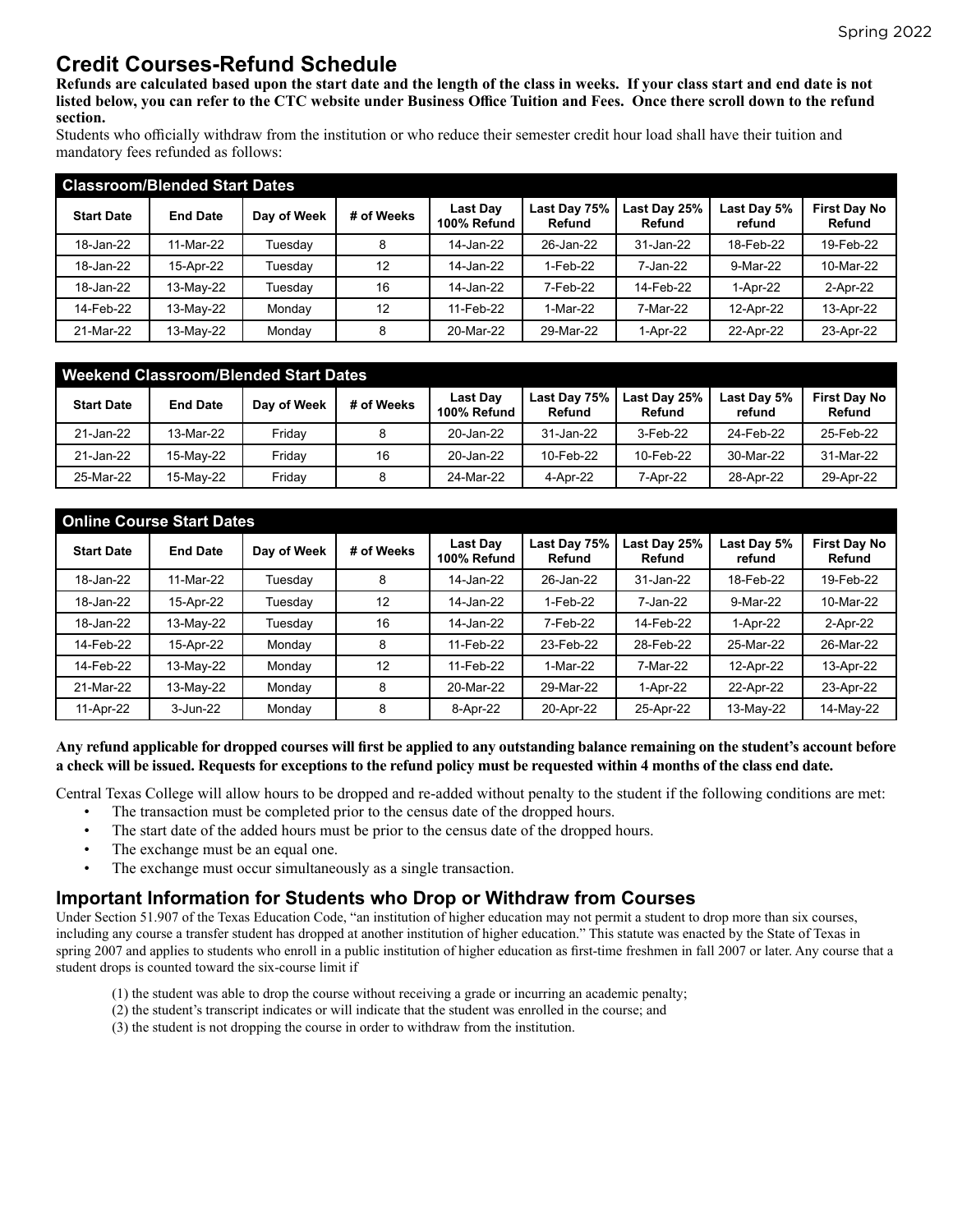# **Installment Payment Plan**

CTC now accepts installment payments from Texas-based students for fall, spring, and summer classes 10+ weeks in length.

- One half of tuition and fees plus the installment plan fee must be paid at the time of registration and before the start of the semester.
- A promissory note must be executed for the remaining balance to be paid with equal payments on due dates established for the semester and class length.

|                    | For classes 15-16 weeks in length, due dates are as follows: |
|--------------------|--------------------------------------------------------------|
| Fall semester:     | October 5 and November 5                                     |
| Spring semester:   | March 5 and April 5                                          |
| Summer 1 semester: | July 6 and August 10                                         |
| Summer 2 semester: | August 10 and September 14                                   |
|                    | For classes 10-14 weeks in length, due dates are as follows: |
| Fall semester:     | September 7 and September 28                                 |
| Spring semester:   | February 1 and February 22                                   |
| Summer 1 semester: | June 15 and July 6                                           |
| Summer 2 semester: | July 20 and August 10                                        |
|                    |                                                              |

- All financial aid and third-party assistance will be applied to the amount due before the multiple payment plan is offered.
- A nonrefundable fee of \$20 will be assessed with each payment plan.
- A late fee of \$25 will be assessed on any payment not made before close of business on the due date.
- Finance charges of 18 percent annually will be assessed on any account balance remaining after the final payment due date.
- A student who fails to make full payment of tuition and fees including any incidental fees by the due date may be prohibited from registering for classes until full payment is made. A student who fails to make payment before the end of the semester will be denied credit for the work done that semester until full payment is made.
- In the event of default on the installment plan, CTC has the right to employ a collection agency and/or any other legal means to collect this debt. The student will be required to reimburse CTC the fees of any collection agency which may be based upon a percentage at a maximum of 33% of the debt plus all costs and expenses, including reasonable attorney's fees that CTC may incur in such collection efforts.
- The installment plan is not available to a student who registers during late registration.

### **Security Services**

**Safety and security:** Central Texas College police officers serve and protect our college and are fully-licensed and commissioned by the State of Texas. Crime prevention programs stress campus community awareness through the dissemination of materials and presentations to familiarize students, faculty, and staff of their individual responsibility to help reduce criminal activities.

The following crime prevention programs are available on central campus:

- *CRASE (Civilian Response to Active Shooter Events) Course*: The course uses the Avoid, Deny, Defend (ADD) strategy, a proven plan for surviving an active shooter event. The CRASE course includes the history and prevalence of active shooter events, civilian (student, staff, and faculty) response options, medical issues, and considerations when conducting drills.
- *Operation Identification:* To discourage theft on campus, under this program, personal property items are engraved with the owner's personal identification number.
- *Campus Escorts:* Courtesy escorts are provided to anyone desiring the need for additional safety when walking to or from their class or vehicle.
- *Vehicle Assistance:* The campus police will assist you with your stranded vehicle by providing a courtesy jump start or unlocking it if you accidentally lock your keys inside. Campus police also carry compressed air in case you have a flat tire while on campus.
- *Child Identification:* Complimentary fingerprinting of your child and providing an identification kit in case your child is missing, has run away, or is kidnapped.

Parking: There is no fee for student parking, but students and employees are required to obtain a parking permit.

**Emergency Alerts:** When an emergency occurs on or within close proximity of campus, our Emergency Alert system will send e-mail, text messages and voice messages to students and employees in as little as 90 seconds. Students are automatically opted in based on the information provided on their initial enrollment application; but should log in to Eagle Self-Service occasionally to change or add telephone numbers to ensure they receive these alerts. In addition, interior and exterior audible building alert messages may be utilized in the event of an emergency.

For more information on how to stay safe on campus, see our website at [www.ctcd.edu/locations/central-campus/campus-safety-wellness.](http://www.ctcd.edu/locations/central-campus/campus-safety-wellness)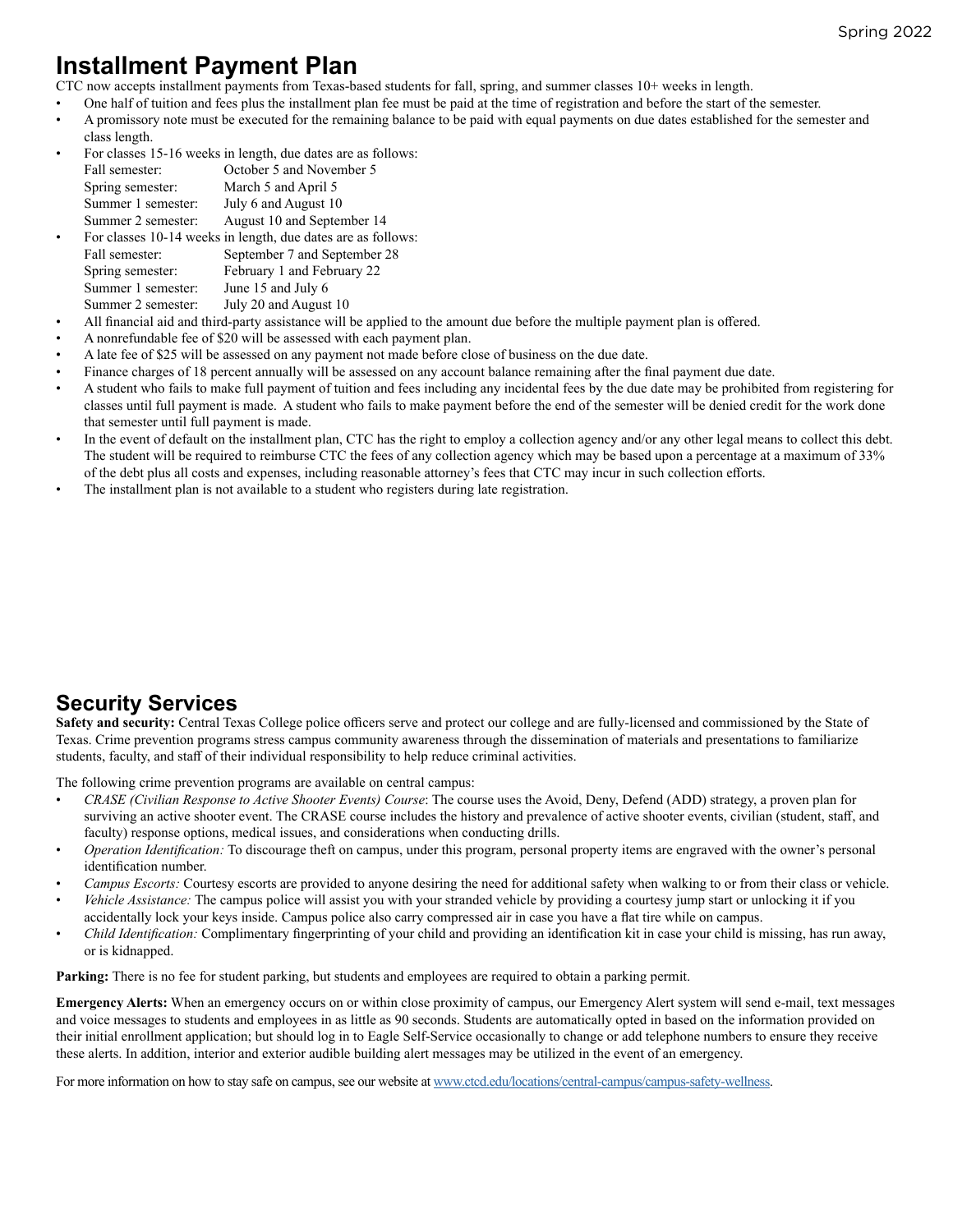#### Spring 2022

# **Staying on Track**

### **How to determine your grade point average (GPA)**

Multiply the number of grade points for each grade by the number of credit hours for the course. Add the totals. Divide the total grade points by the number of hours attempted. Grades of IP, W, N or P and grades in developmental courses (A, B, C) are not included in the grade point averaging.

| Course           | Grade | <b>Grade Points</b> | <b>Credit Hours</b> | <b>Calculation</b> |
|------------------|-------|---------------------|---------------------|--------------------|
| <b>BUSI 1301</b> |       |                     |                     | $4 \times 3 = 12$  |
| <b>ENGL 1301</b> |       | 3                   |                     | $3x3=9$            |
| <b>ITSC 1409</b> |       |                     |                     | $2 \times 4 = 8$   |
| C.ILE 1211       |       |                     |                     | $1 \times 2 = 2$   |
|                  |       |                     | $12$ crs.           | $31$ gp.           |
|                  |       |                     | $31/12 = 2.583$ GPA |                    |

### **The grading system at Central Texas College is as follows:**

| <b>Grades</b> | Grade                                          | <b>Points</b> |
|---------------|------------------------------------------------|---------------|
| А             | Superior                                       |               |
| В             | Above Average                                  |               |
| C             | Average                                        |               |
| D             | Passing, but Unsatisfactory                    |               |
| F             | Failure                                        |               |
| <b>IP</b>     | Incomplete, in progress (except developmental) | Not Computed  |
| N             | No Credit                                      | Not Computed  |
| P             | Completed                                      | Not Computed  |
| W             | Withdrawal                                     | Not Computed  |
|               |                                                |               |

### **Having Trouble with Classes?**

**Discuss your issue with your instructor**. Instructors have office hours available for students to go over course requirements, estimated grades, ideas for boosting your grade and steps to get on track.

**Use Academic Studio.** CTC offers free tutoring and assistance upstairs in the Student Center (Bldg. 220). Services include tutoring, peer mentoring, workshops, academic clinics, study groups, academic and success advising, information, support resources and more.

**Discuss the issue with Academic Advising.** We can meet to discuss your options and help you plan the best course of action. Go to www.ctcd.edu/advisorappointments to schedule an appointment.

**Know the drop/withdrawal dates.** Our drop/withdrawal dates are posted each semester, along with a refund schedule. Before dropping or withdrawing, always discuss your decision with your funding source (Financial Aid,VA, MyCAA, etc.).

### **About Academic Probation & Suspension**

\*Note: Contact the Financial Aid or Veteran (VA) benefits offices for more information regarding your Satisfactory Academic Progress and how your benefits may be impacted.\*

A student with 7 or more credit hours who achieves a cumulative GPA below 2.0 will be notified via EagleMail and placed on Academic Probation. Students on Academic Probation must achieve a term GPA of 2.0 or above the following semester.

Students on academic probation must complete a probation agreement with their Academic Advisor.

### **Academic Probation Academic Suspension Academic Dismissal**

Students on Academic Probation status who do not achieve a 2.0 term GPA the following semester will be notified via EagleMail and placed on suspension. Suspended students will not be permitted to register or take classes for one (1) long sixteen week semester (Fall or Spring) OR two  $(2)$  short semesters (Summer 1 & 2).

Following suspension, students must complete a probation agreement with their Academic Advisor.

Students on Academic Probation who do not achieve a 2.0 term GPA in the semester following their return from Academic Suspension will be notified via EagleMail and placed on Academic Dismissal. Students on Academic Dismissal will not be permitted to register or take classes for two (2) long semesters (Fall and Spring) OR one (1) long semester and two (2) short semesters (Spring and Summer 1 & 2 semesters).

Students must complete a dismissal form and when the dismissal period has passed may petition for re-entry.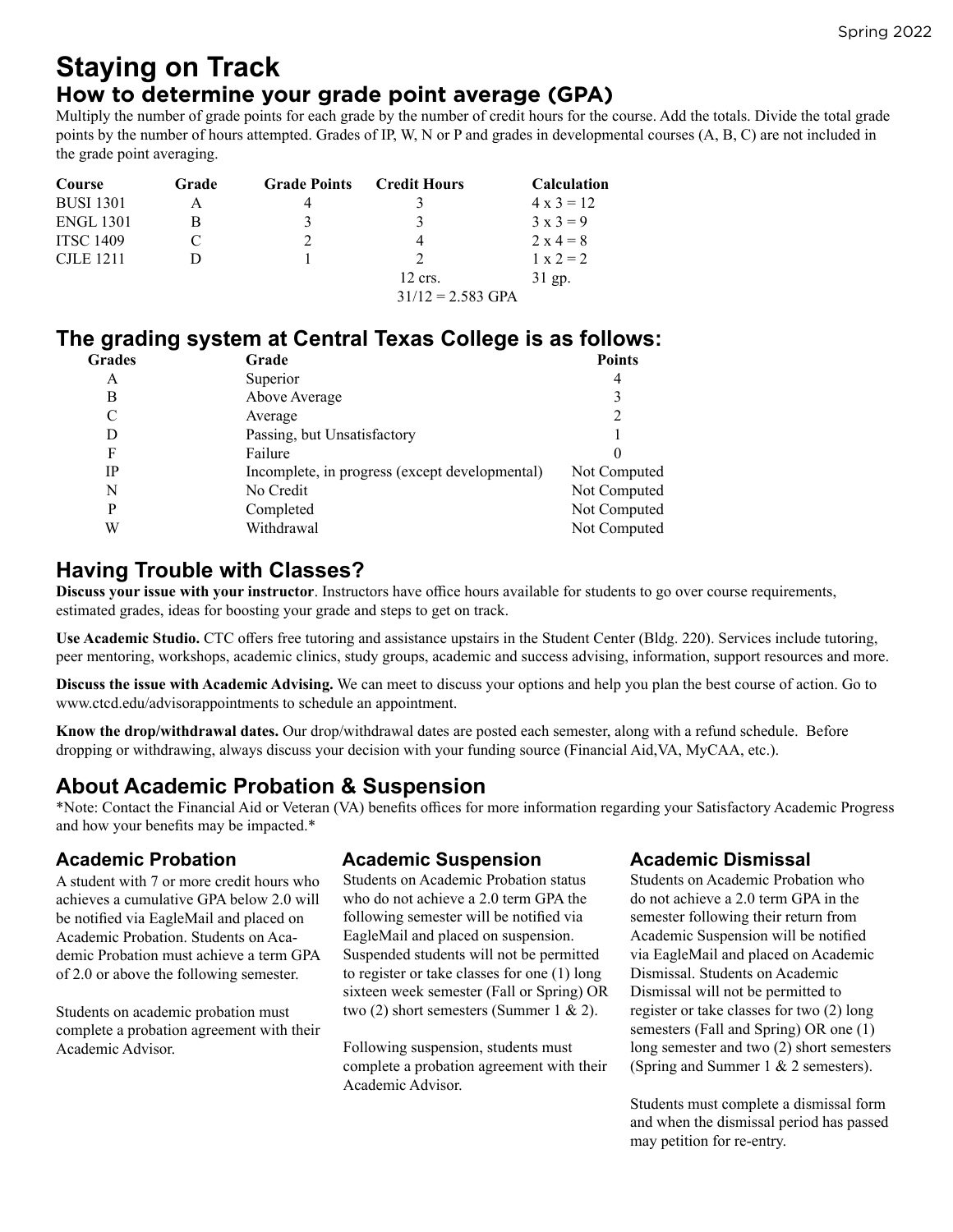# **Helpful Phone Numbers**

| <b>Instructional Departments</b>             |          |
|----------------------------------------------|----------|
| Agriculture                                  | 526-1288 |
| <b>Aviation Science</b>                      | 526-1241 |
| <b>Business Administration/Business</b>      |          |
| Management.                                  | 526-1248 |
| <b>Child Development</b>                     | 526-1900 |
| Communication and Media                      |          |
| Technology                                   | 526-1199 |
| Communications                               | 526-1239 |
| <b>Computer-Aided Drafting</b><br>and Design | 526-1233 |
| <b>Computer Information Technology</b>       |          |
| and Systems                                  | 526-1164 |
| <b>Developmental Mathematics</b>             | 526-1209 |
| Developmental Reading/Writing/               |          |
| <b>ESOL</b>                                  | 526-1239 |
| <b>Electronics Technology</b>                | 526-1119 |
| Emergency Medical Technology 526-1265        |          |
| English for Speakers of                      |          |
| Other Languages                              | 526-1639 |
| Fine Arts                                    | 526-1572 |
| Heating, AC & Refrigeration                  | 526-1399 |
| Homeland Security & Emergency                |          |
| Management                                   | 526-1789 |
| <b>Hospitality Programs</b>                  | 526-1515 |
| <b>Industrial Technology</b>                 | 526-1399 |
| Kinesiology                                  | 526-1495 |
| Legal Assistant/Paralegal                    | 526-1789 |
| Logistics                                    | 526-1248 |
| Mathematics                                  | 526-1494 |
| Medical Laboratory Technology                | 526-1883 |
| <b>Mental Health Services</b>                | 526-1891 |
| Nursing and Allied Health                    |          |
| Associate Degree                             | 526-1890 |
| Vocational                                   | 526-1266 |
| Office Technology                            | 526-1382 |
| Phlebotomy                                   | 526-1883 |
| <b>Protective Services</b>                   | 526-1275 |
| Science                                      | 526-1288 |
| Social & Behavioral Sciences                 | 526-1274 |

| <b>Student Services Resources</b>                   |          |
|-----------------------------------------------------|----------|
| Academic Advising                                   | 526-1226 |
| Academic Studio (Tutoring)                          | 526-1580 |
| <b>Admissions Office</b>                            | 526-1696 |
| <b>Bookstore</b>                                    | 526-1219 |
| <b>Business Office</b>                              | 526-1217 |
| Campus Police                                       | 526-1200 |
| Career Center                                       | 526-1106 |
| <b>CATF Center Advisor</b>                          | 526-1549 |
| Child Care Support                                  | 526-1580 |
| Child Develop. Center                               | 526-1900 |
| CTC - Adult High School                             | 526-1321 |
| Distance Education & Education                      |          |
| Technology                                          | 501-3061 |
| <b>Disabilities Support Services</b>                | 526-1195 |
| Eagles On Call                                      | 526-1296 |
| Evening & Weekend Advising                          | 616-3331 |
| <b>Financial Aid Office</b>                         | 526-1508 |
| Graduation                                          | 526-1592 |
| Housing                                             |          |
| Residence Hall                                      | 526-1790 |
| International Student Ser.                          | 526-1107 |
| <b>Intramural Sports</b>                            | 526-1495 |
| Learning Resource Center                            | 526-1344 |
| Library                                             | 526-1237 |
| Records/Registration                                |          |
| (Central Campus)                                    | 526-1131 |
| <b>Student Activities</b>                           | 526-1577 |
| <b>Student Life Office</b>                          | 526-1258 |
| <b>Student Services</b>                             | 526-1298 |
| <b>Student Support Services</b>                     | 526-1450 |
| Substance Abuse Resource                            |          |
| Center                                              | 526-1166 |
| <b>Testing Office</b>                               | 526-1254 |
| <b>Textbook Lending</b>                             | 526-1580 |
| <b>Title IX Coordinator</b>                         | 501-3028 |
| <b>Transfer Advisor</b>                             | 526-1667 |
| <b>Transcripts</b>                                  |          |
| Incoming                                            | 526-1984 |
| Outgoing                                            | 526-1372 |
| Veterans' Services                                  | 526-1160 |
| WebAdvisor Help Line<br><b>Technical Assistance</b> | 526-1637 |
|                                                     |          |

#### **Other Academic Programs and Locations**

| <b>Adult Fducation/GFD</b>                                                               |                                                                      | 526-1120             |
|------------------------------------------------------------------------------------------|----------------------------------------------------------------------|----------------------|
| <b>Continuing Education</b>                                                              |                                                                      | 526-1586             |
| Fort Hood Campus,<br><b>Student Services</b><br>Registration                             |                                                                      | 526-1917<br>526-1906 |
| Service Area Offices<br>Community Education Office 526-1825<br>(800) 792-3348, ext. 1825 |                                                                      |                      |
| Fredericksburg<br>Gatesville<br>Lampasas/Florence<br>Marble Falls/Llano                  | (254) 616-3401<br>(254) 526-1977<br>(512) 564-2328<br>(254) 616-3326 |                      |
|                                                                                          |                                                                      |                      |

# **Campus Police Department Security Services**

#### **Hours of Operation**

(For parking permits, citation information or crime reporting)

> Monday through Thursday 7:30 a.m. - 5:30 p.m. Friday • 7:30 a.m. - 11:30 a.m.

**Campus Police Officers are on duty 24 hours a day, seven days a week.**

> **To report criminal activity on campus, call 526-1200 or 526-1427**

**Emergencies Dial 911**

**For information on crime prevention and our crime statistics report visit us online at: [www.ctcd.edu/locations/central-campus/](http://www.ctcd.edu/locations/central-campus/campus-safety-wellness) [campus-safety-wellness](http://www.ctcd.edu/locations/central-campus/campus-safety-wellness)**